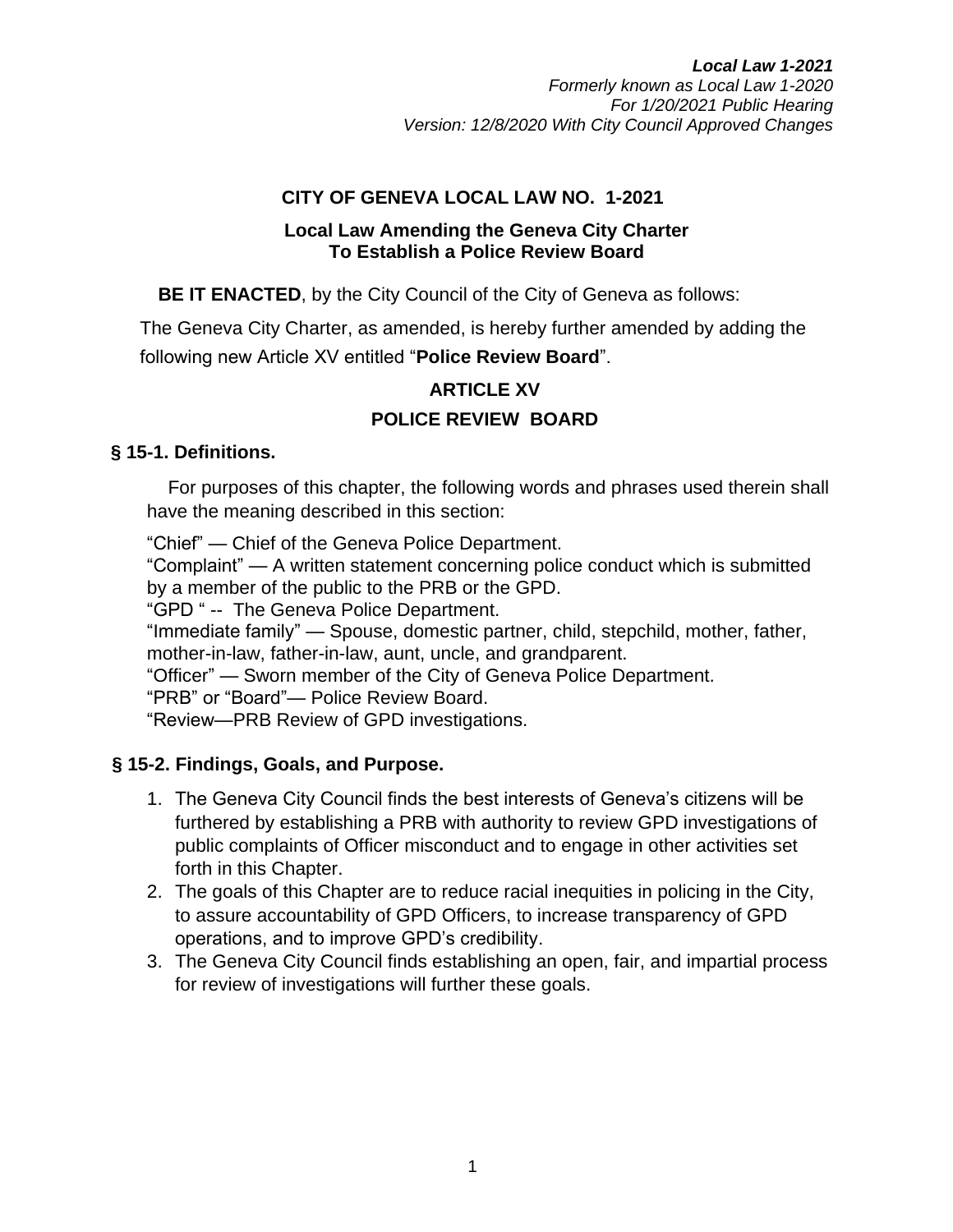#### **§ 15-2 continued**

- 4. The Geneva City Council finds that the PRB may create and employ a disciplinary matrix in making recommendations to the Chief for discipline subject to the applicable collective bargaining agreements and New York State Law.
- 5. The Geneva City Council finds that the PRB should have authority to assess GPD patterns, practices, policies, and procedures and make recommendations to improve its operations based on information from complaint investigations.
- 6. The establishment of a PRB in this Chapter notwithstanding, the sole authority to discipline Officers shall remain vested in the Chief or his or her delegates, under the supervision of the City Manager pursuant to City Charter section 9.2 or amendments thereto, the New York State Constitution, the New York State Civil Service Law, Section 891 of the Unconsolidated Laws of the State of New York and applicable Collective Bargaining Agreements between the City and the Officers.

## **§ 15-3. PRB Composition, Appointment, Removal and Vacancy.**

The PRB shall consist of nine (9) members appointed by City Council. Members of the Board shall serve terms of three (3) years except for the initial Board, which shall serve staggered terms, as set forth in subdivision 3 below.

#### 1. **Qualifications.**

- A. Members of the Board shall be residents of the City of Geneva for a minimum of twelve (12) months at the time of appointment to the Board.
- B. Membership of the Board shall aspire to reflect the City's diverse community, including, but not limited to: age, race, creed, color, national origin, gender, gender identity or expression, sexual orientation, disability, marital status and source of income.
- C. The Board shall have no members who are current or former employees of any law enforcement agency, or their immediate family members.
- D. Board members shall not be current (or within the immediately preceding three (3) year period) City elected officials or immediate family of any incumbent elected official representing/serving any district or municipality in the State of New York. No practicing attorney or their immediate family who represents or has represented a plaintiff or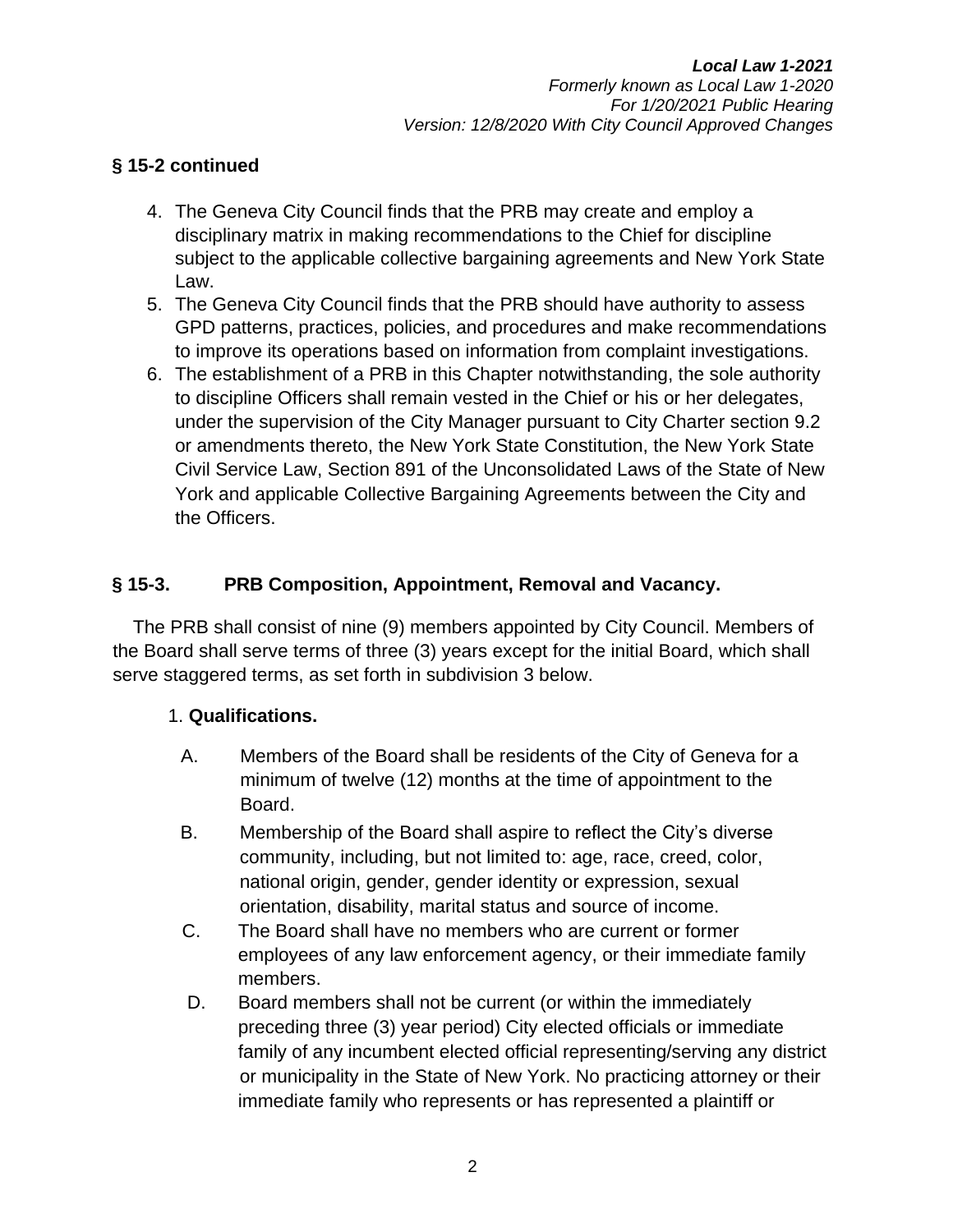#### **§ 15-3 continued**

defendant in a police misconduct lawsuit initiated against the GPD within the past ten (10) years shall be a member of the Board. Board members may not represent a complainant or a GPD Officer at Board hearings.

- E. The City Council shall aspire to appoint at least two (2) licensed mental health professionals, and at least one (1) duly licensed attorney in good standing, and one member of the clergy.
- F. Upon a PRB member moving out of the City, the City Clerk shall notify him/her that his/her status as a Board member is terminated.
- G. The provisions of Article 2, Section 5 and Article 3, Section 30 of the Public Officers Law of the State of New York, regarding vacancies, shall apply to all members of the Board.

## 2. **Appointment Process.**

A. Appointments to the initial Board by the City Council shall be made within ninety (90) days from the effective date of this Local Law as follows:

- 1) Applications will be accepted based on qualifications of all city residents.
- 2) Interview process will be performed by City Council based on applications.
- 3) The Mayor will nominate one (1) member.
- 4) Three (3) members; one (1) appointee from each of the three Supervisory Districts: District 1 (Wards 1 & 2); District 2 (Wards 3 & 4); District 3 (Wards 5 & 6).
- 5) Five (5) members from the community at large. Geneva Community Compact and others may submit proposed members for appointment.

B. The City Council retains full authority to appoint members of the Board. The City Council must consider nominations, but is not required to appoint those presented.

C. No individual shall be appointed to the Board without having submitted an application for appointment and having been interviewed by the City Council.

D. The Mayor may appoint a city councilor as a non-voting liaison to the PRB in the same process as utilized for all city boards and committees.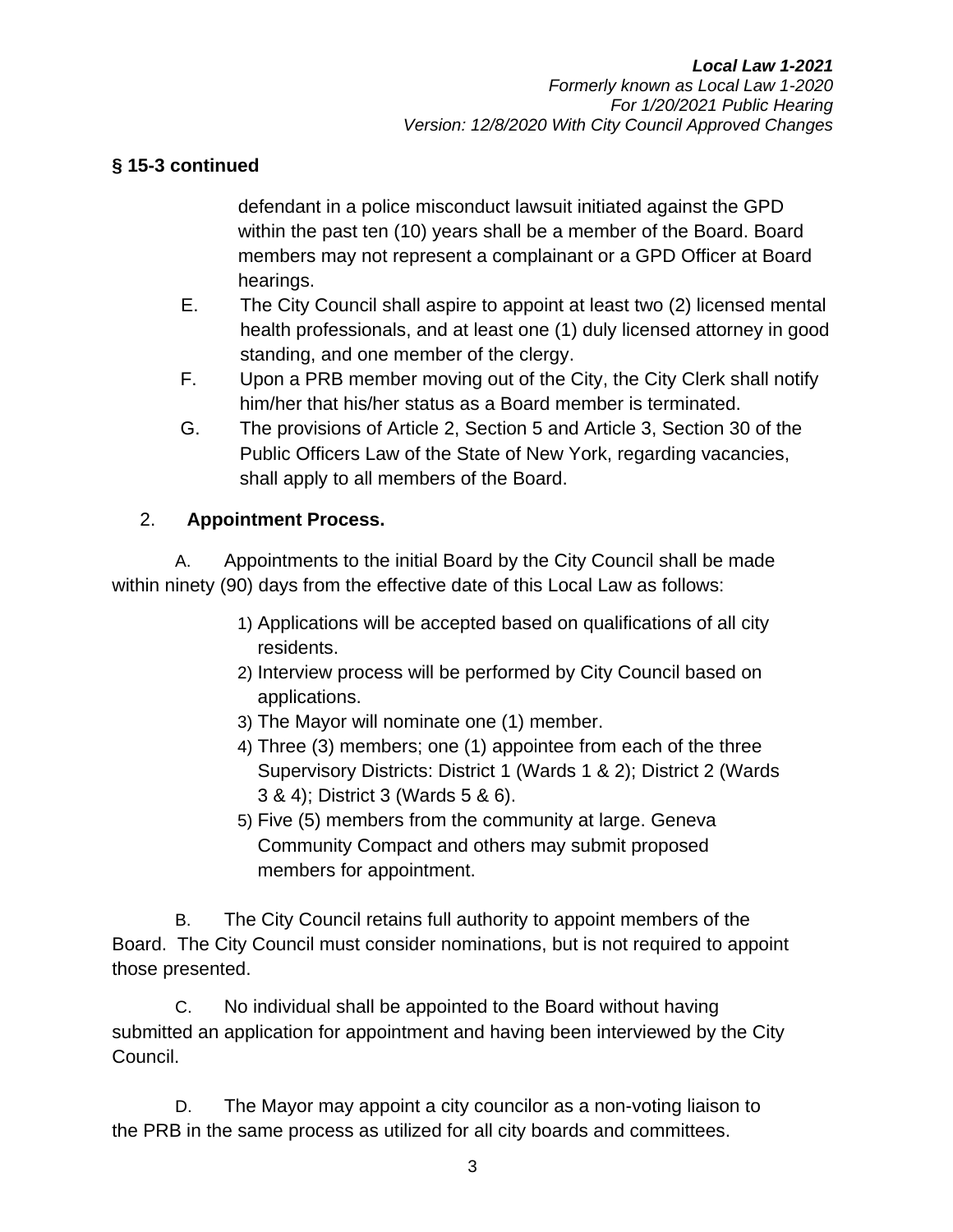#### **§ 15-3 continued**

#### 3. **Terms.**

- A. The first term of the initial Board commences when all nine (9) Board members are appointed and ends on December 31st of the following year.
- B. Except for the initial Board, members shall serve staggered three (3) year terms and may be reappointed for another three (3) year term, for a total of six (6) years, after which, the member shall not be reappointed for at least six (6) years.
- C. Except for the initial Board, each term shall commence on January 1st and end on December 31st. The members shall be appointed by the City Council for terms of three (3) years, except the first nine (9) members shall be appointed for staggered terms. Of the initial nine (9) members appointed: a) three (3) members shall be appointed for terms of one (1) year, of whom one (1) shall have been appointed by the City Council pursuant to **§** 15-3 subd. 2. A 2), and two (2) shall have been appointed from the community at large ; b) three (3) members shall be appointed for terms of two (2) years, of whom one (1) shall have been appointed by the City Council pursuant to **§** 15-3 subd 2. A 2), and two (2) shall have been appointed from the community at large; c) three (3) members shall be appointed for terms of three (3) years, of whom one (1) shall have been nominated by the Mayor, one (1) shall have been appointed from the community at large, and one (1) shall have been appointed by the City Council pursuant to **§** 15-3 subd. 2. A 2).

#### 4. **Vacancies and Removal.**

A. After the initial nine (9) member Board has been established, the Board shall notify the Mayor, the City Council, the City Manager, and the Community Compact Committee if a board position is vacant. The vacant position shall be filled in the same manner by which it was initially filled, within sixty (60) days of the vacancy. The Board member appointed shall complete the unexpired term of a former member whose term has become vacant prior to the expiration thereof.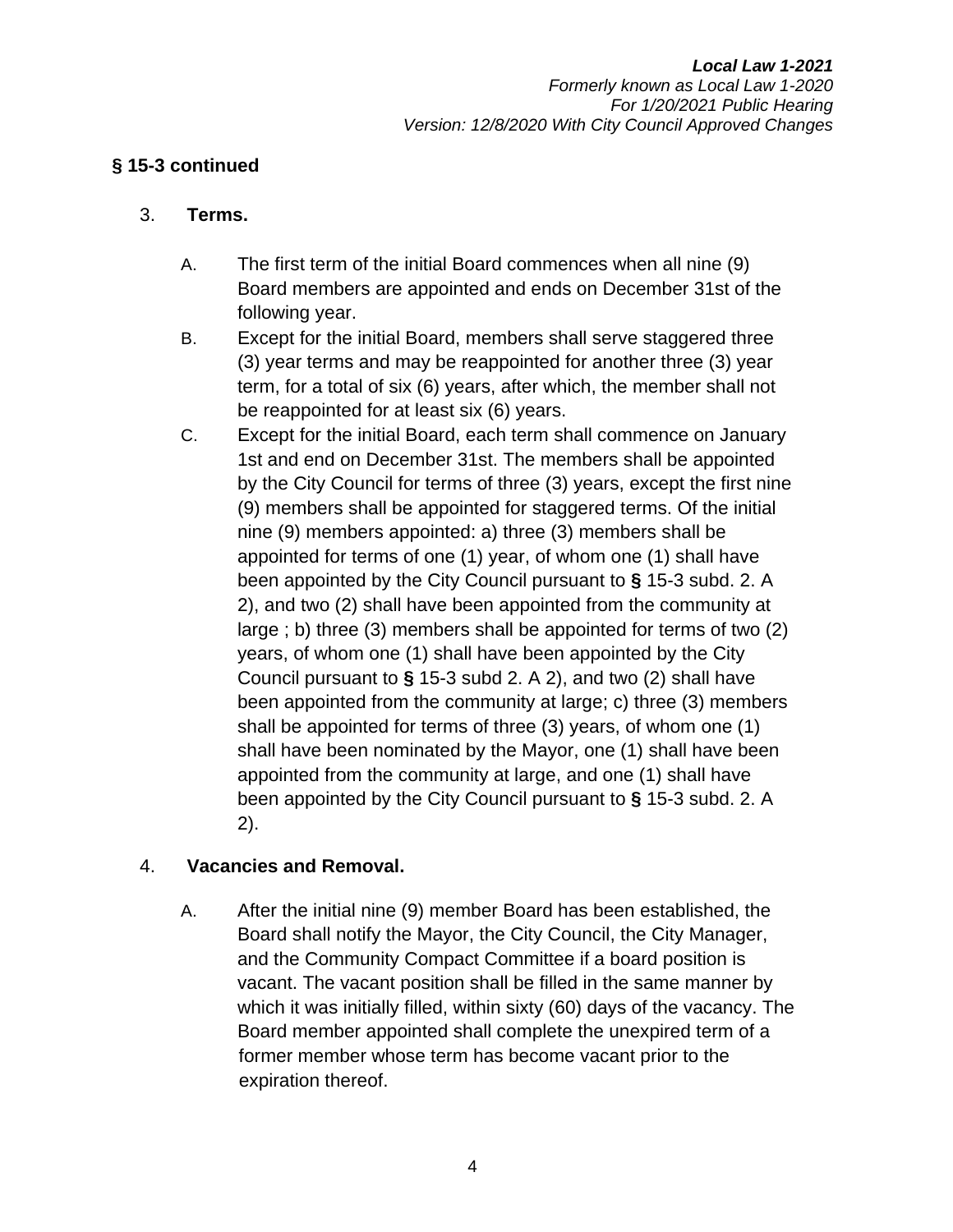#### **§ 15-3 continued**

- B. A Board member seeking public office shall resign their seat at the time they announce their candidacy or file their candidacy petitions, whichever happens first.
- C. Inadequate attendance at meetings shall be defined as failure to attend three (3) consecutive board meetings or four (4) meetings in total during a one year period, without good cause as good cause is applied for City Council meetings and absences.
- D. The City Council may remove a PRB Board member by a majority vote for failure to adhere to PRB policies and/or inadequate attendance at PRB meetings.

## **§ 15-4. PRB Member Responsibilities.**

PRB members shall:

- 1. Conduct themselves at all times in a manner that will maintain public confidence in the fairness, impartiality, and integrity of the PRB.
- 2. Obey all laws and ordinances of the City.
- 3. Obey all laws protecting individual rights to privacy and confidentiality of records.
- 4. Recuse themselves from participating in the review of any complaint in which they have a personal, professional, or financial conflict of interest.
- 5. Avoid ex parte discussion of any matter that comes before the PRB.

## **§ 15- 5 Conflicts of Interest**.

- 1. No Board Member shall have any interest, financial or otherwise, direct or indirect, or engage in any business or transaction or professional activity or incur any obligation of any nature, which is in substantial conflict with the proper discharge of their duties in the public interest. Any conflict of interest prohibited by Article 18 of the General Municipal Law or by the City of Geneva Code of Ethics shall disqualify a member. Board members may not represent a complainant or a GPD Officer before the Board.
- 2. If a Board member has any personal, business or other financial relationship with a party to or a witness in any matter before the Board, the member shall disclose the situation to the chairperson and shall recuse themselves from deliberations or action in connection with that case.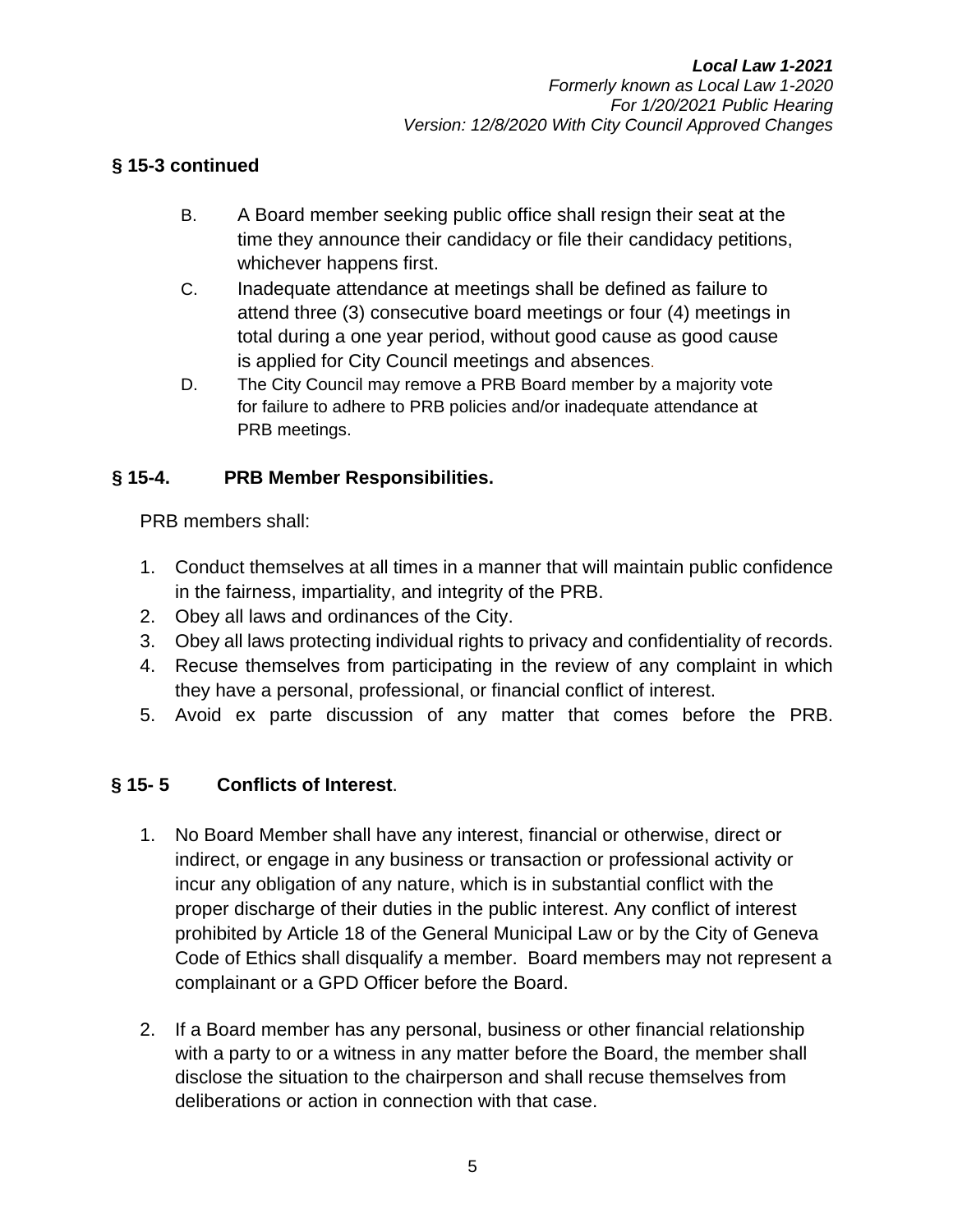#### **§ 15-6. PRB Training, Procedures, Recommendations and Reports, and Outreach.**

1. **Training.** The PRB shall seek and participate in a broad and independent range of training necessary to pursue the duties and responsibilities of the PRB as approved and funded by the City.

Training resources will be recommended by the City Manager in consultation with the PRB. Such Training resources may include individuals and organizations such as law enforcement entities, attorneys, and any national, state, or local resources with expertise and experience in civilian complaints, investigation, police policies, auditing/monitoring, and other appropriate skills and knowledge. The PRB training and orientation may include but not be limited to, the following subjects:

- A. Federal, state, and local law and regulations relevant to law enforcement operations, investigation of police misconduct, and discipline of law enforcement officers;
- B. Racial Profiling;
- C. Implicit bias;
- D. Anti-racism;
- E. Gender identity and sexuality;
- F. Disability rights, including but not limited to physical disabilities, intellectual and developmental disabilities, psychiatric disabilities and traumatic brain injuries;
- G. Classism, poverty and homelessness;
- H. Trauma-informed policing and crisis intervention, including GPD Officer well-being;
- I. Patterns, practices, policies, and procedures of the GPD;
- J. Discipline and remediation, education-based discipline, early warning systems, processes of arbitration/grievances;
- K. GPD "ride-alongs";
- L. Access to GPD training procedures and manuals; and
- M. New York State Public Officers Law, Article 7, known as the "Open Meetings Law".

# **2. PRB Procedures.**

A. The PRB shall have the authority to decide its rules of operation and its manner of transacting business, subject to City Council Review and approval, federal, state, and local laws, and to the rules set forth in B, C, D, E and F below.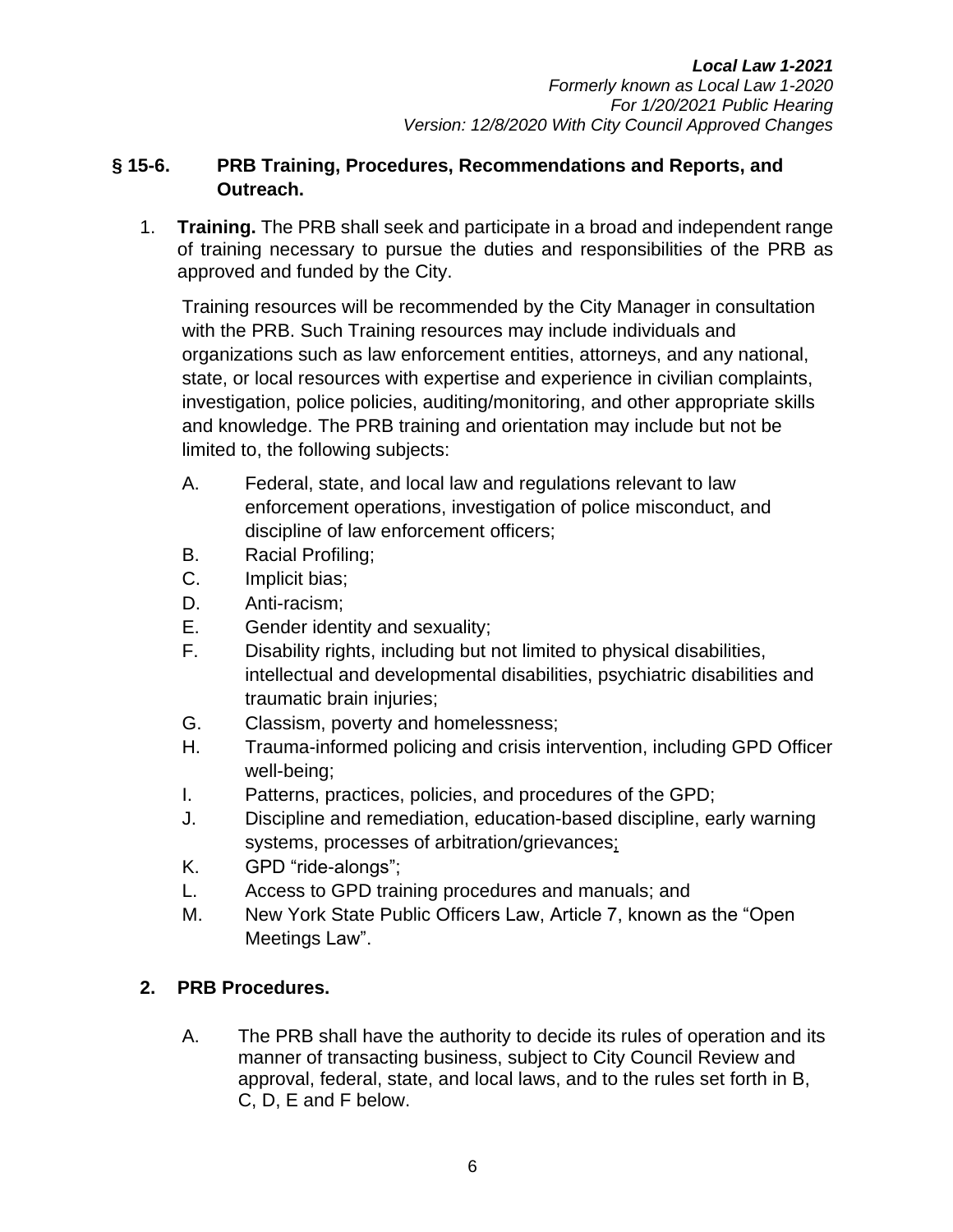#### **§ 15-6 continued**

- B. The PRB shall hold regular monthly business meetings.
- C. Five members of the PRB shall constitute a quorum. A quorum must be present to conduct business. Five votes shall be required for any action by the PRB.
- D. The PRB shall hold its initial meeting within sixty (60) days after the initial appointments are made. At its initial meeting, the PRB shall select a chairperson and a vice-chairperson and fix the time and place for its regularly scheduled meetings.
- E. The PRB shall hold an annual meeting in January of each year to select a chairperson and a vice-chairperson, and conduct such other business as may be required.
- F. The PRB may conduct both public and closed meetings as allowed or required by the New York State Public Officers Law, Article 7, known as the "Open Meetings Law."

#### 3. **PRB Recommendations and Reports.**

- A. The PRB shall file annual reports with the City Council, the City Manager and the Police Chief which contain statistics and summaries of citizen complaints, including a comparison of the PRB's findings with the final determination of the GPD.
- B. The PRB may make recommendations to the City Council and the Police Department regarding law enforcement, crime, crime prevention, and improved relations between the GPD with the community.
- C. The PRB's first annual report shall be filed within twelve (12) months of its initial meeting, and subsequent annual reports shall be filed every twelve (12) months thereafter.

#### **§ 15-7. Initiation of Complaints.**

- 1. Every effort shall be made to simplify the procedure for submitting complaints.
- 2. Complaints may be submitted anonymously.
- 3. Complaints will be received, processed, investigated, and assigned a tracking number, notwithstanding procedural errors.
- 4. Complaints may be submitted directly to the PRB, or referred to the PRB by the Mayor, the Council, any Councilmember, or the Chief.
- 5. Complaints may be submitted by telephone to a number to be publicized, in person by delivery to a member of the PRB, or other persons designated by the PRB, by mail addressed to the PRB, 47 Castle Street, Geneva, New York 14456, or by email or web form.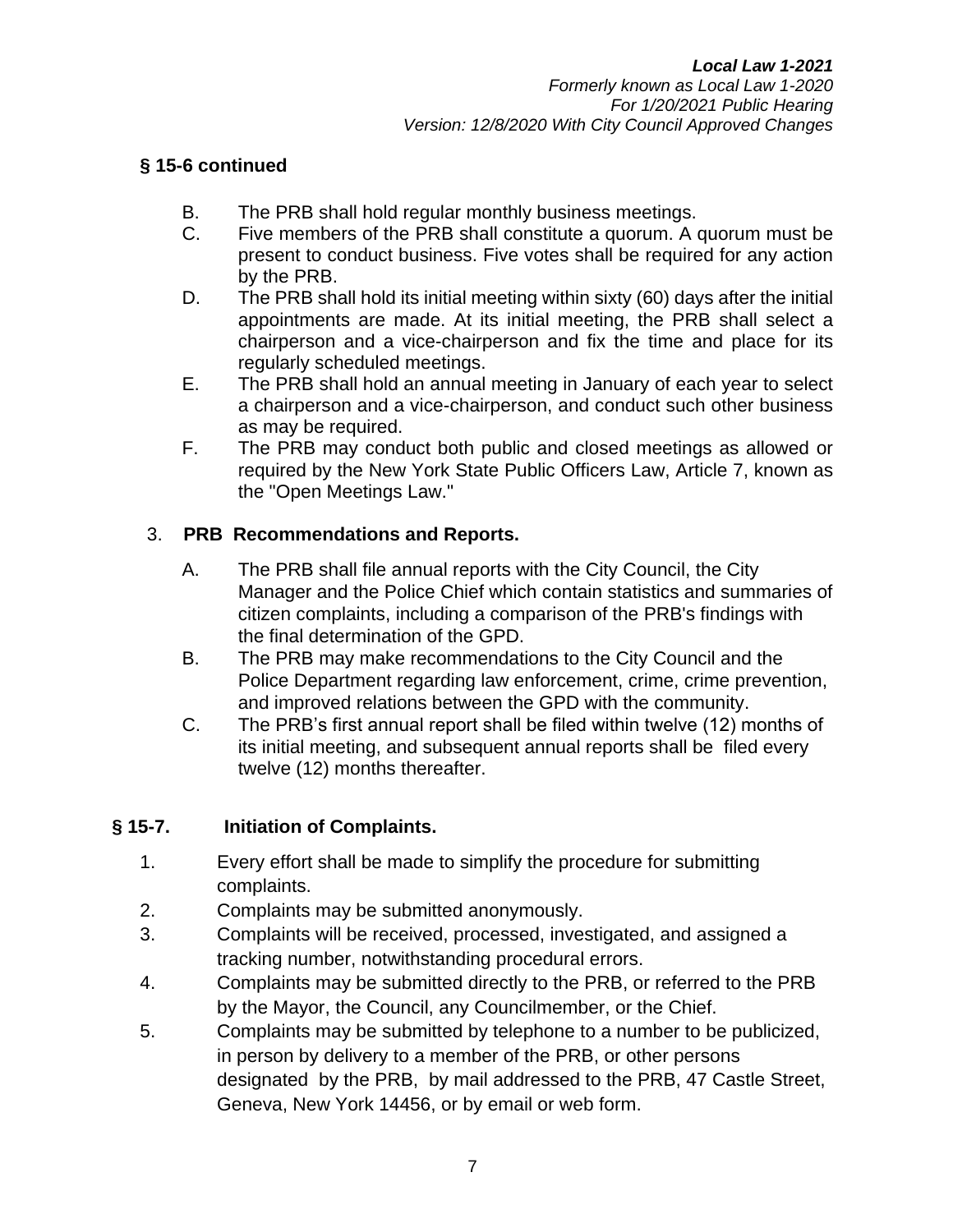## **§ 15-7 continued**

- 6. All complaints shall be reduced to writing. If the complainant does not wish to or is unable to do so, the PRB, or the person receiving or referring the complaint shall prepare a summary of the complaint on the complainant's behalf. In such event, the person preparing the summary of the complaint shall allow the complainant to read it or have it read it to him or her and shall provide the complainant with a copy**,** except where the complainant has elected to remain anonymous.
- 7. Formal PRB review procedures concerning a complaint of misconduct will commence when a PRB member confirms receipt of the complaint or the complaint having been signed by the complainant.
- 8. Complaints shall be dated stamped on receipt by the PRB, and an acknowledgement shall be provided to the complainant.
- 9. The provisions of the New York State Civil Service Law, GPD General Orders, and applicable Collective Bargaining Agreements concerning the timeliness of investigations and discipline shall apply. Complaints of misconduct filed more than eighteen months after the occurrence of the misconduct described in the Complaint shall be logged in and forwarded to the Chief nonetheless for proper review and possible investigation by the GPD with a notation concerning the possible untimeliness the complaint. The GPD shall make an independent determination of the timeliness of the Complaint and report its finding to the PRB within fifteen (15) days of receipt of the Complaint. Such determination shall not be subject to PRB review
- 10. The PRB shall comply with all local, state, and federal confidentiality, privacy and informed consent laws concerning complaints.
- 11. The PRB shall inform complainants of their legal assistance options and the procedure for filing a Notice of Claim against the City pursuant to Article VII of the City Charter.

## **§ 15-8. GPD Procedure for investigating Complaints.**

1. Within five (5) days after the PRB receives a complaint, it shall provide a copy, with all documentation, to the Chief who shall immediately commence an investigation. The GPD investigation shall be completed within forty-five (45) days of receipt by it. For good cause shown, and on notice to the PRB, the City Manager may grant extensions of the time to complete the GPD investigation. The PRB shall conduct no investigation pending completion of the GPD investigation.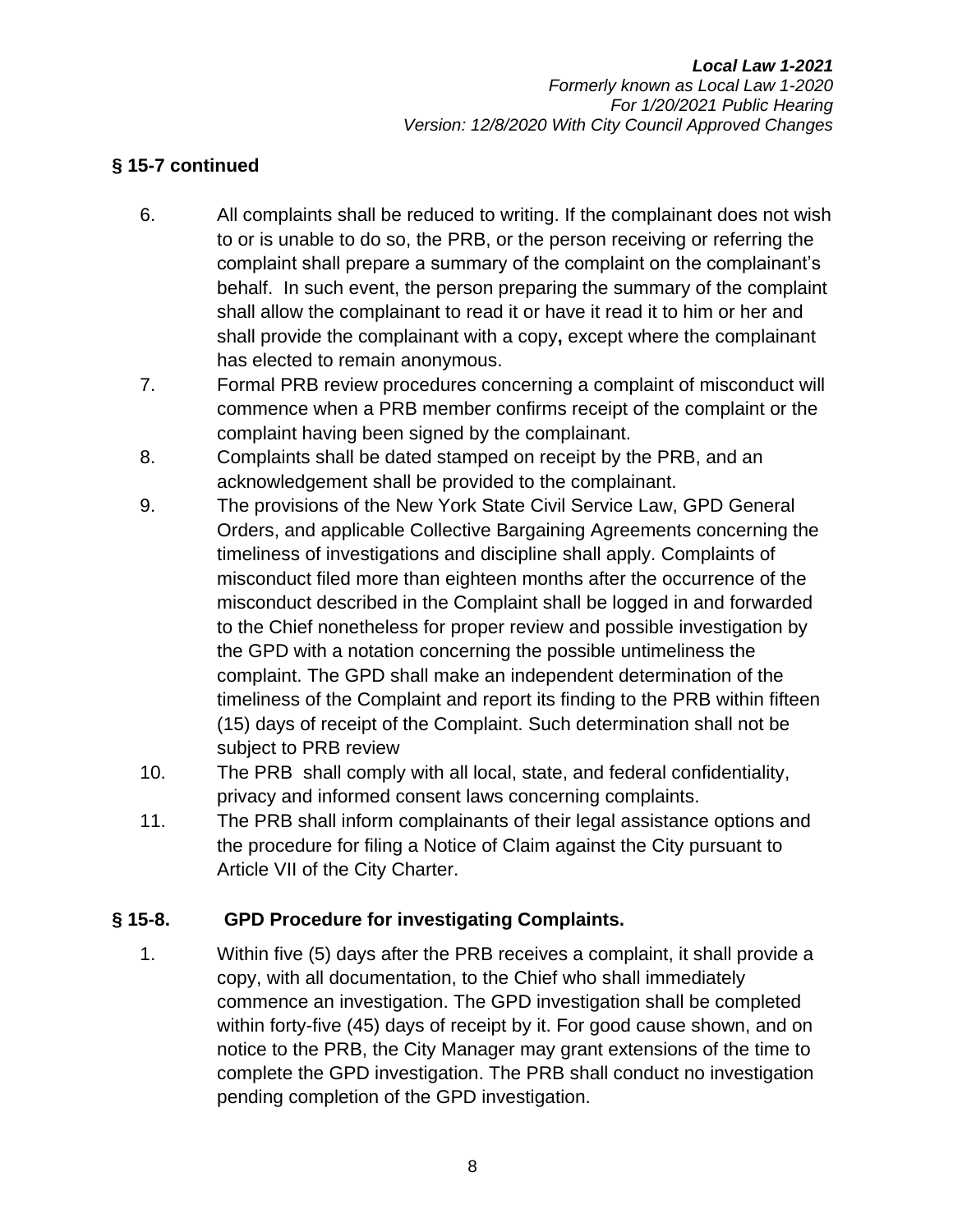#### **§ 15-8 continued**

- 2. If the Chief finds that the GPD Officer(s) may have engaged in criminal conduct, he or she shall refer the matter to the Ontario County District Attorney's Office or the New York State Attorney General's Office and request that their office(s) initiate an investigation.
- 3. The Chief shall share with the PRB all evidence considered by the GPD with the findings and determinations of the GPD internal investigation, unless prohibited by law.
- 4. The Chief may suspend an Officer pursuant to the New York State Civil Service Law and applicable Collective Bargaining Agreements, pending completion of the procedures set forth in this Chapter.
- 5. Within five (5) days of completion of the GPD investigation, the Chief shall provide a copy to the PRB of the results of the GPD investigation, including all documentation relied on. Notwithstanding any of the above, the Chief's actions shall comply with the New York State Civil Service Law, and applicable Collective Bargaining Agreements between the City and the Officers.

## **§ 15-9 PRB Procedure for Review of GPD Determinations of Complaints.**

- 1. After the PRB receives the Chief's determination referred to in section 15- 8 subd "5", the PRB may, by a minimum affirmative vote of 5, decide to conduct its own supplementary investigation**.** The PRB shall provide the Chief prompt notice of the outcome of this vote, including, whether the PRB will conduct its own supplementary investigation
- 2. The PRB is empowered to interview complainants, witnesses, and GPD Officers (subject to *Garrity v. New Jersey,* 385 U.S. 493), and gather other relevant evidence.
- 3. In conducting its investigation, the PRB shall avoid, as much as practical, repeating or duplicating the GPD investigation.
- 4. In furtherance of its investigation, the PRB, may, by majority vote, issue subpoenas signed by the chairperson directing witnesses to appear for interviews and evidence to be produced regarding the Complaint. PRB subpoenas are enforceable pursuant to relevant provisions of Article 23 of the New York Civil Practice Law and Rules.
- 5. Interviews of witnesses and GPD Officers shall be recorded.
- 6. All due process rights, including the right of any witness to have legal counsel present, shall be respected.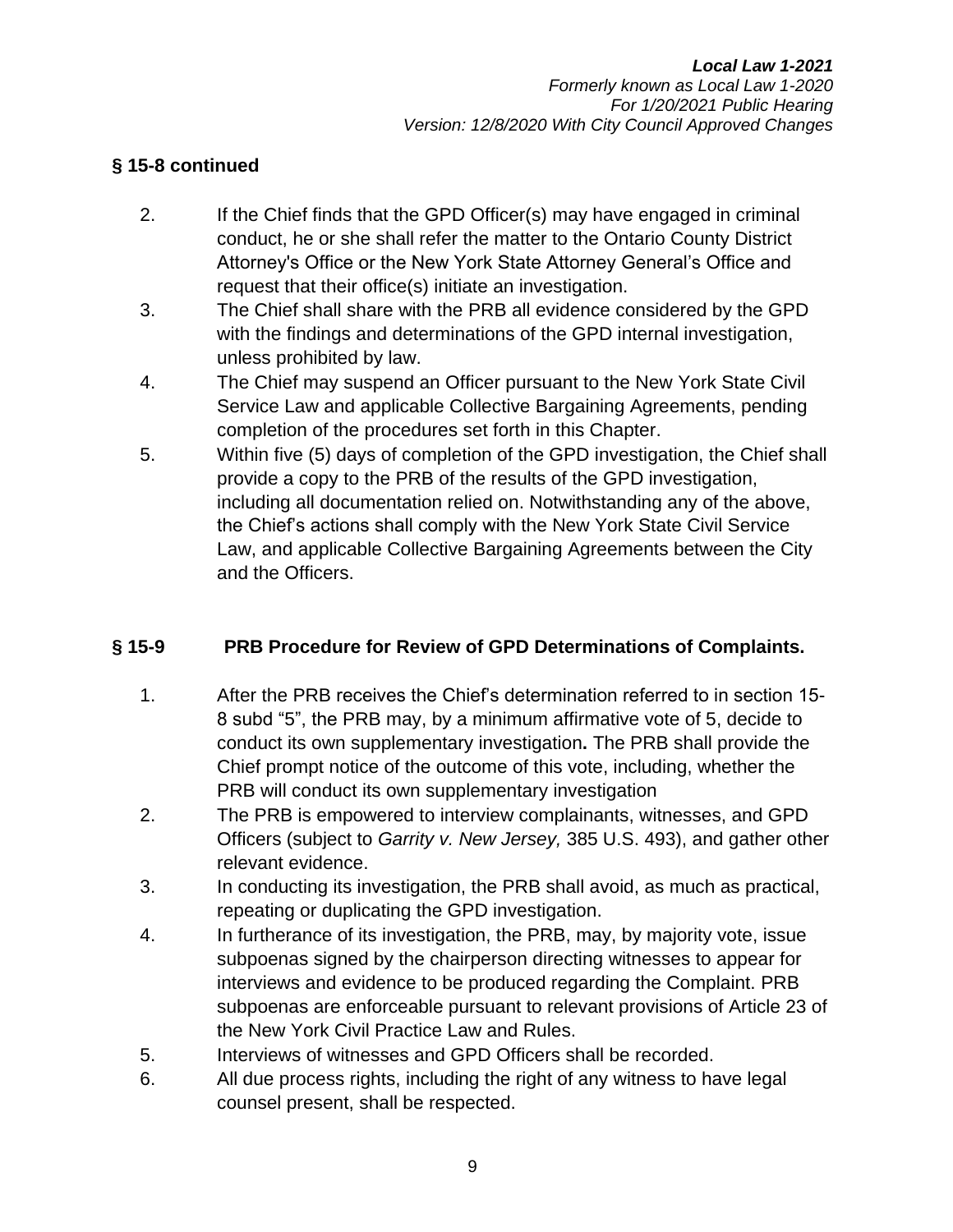## **§ 15-9 continued**

- 7. In deciding whether to subpoena witnesses and documents, the PRB shall consider avoiding unnecessary duplication and cost.
- 8. After its investigation is complete, the PRB shall make a determination regarding the Complaint to the Chief.
- 9. The Chief shall await completion of the PRB investigation, determination and recommendation for discipline, if any, before imposing discipline on an Officer, unless the Chief determines the law GPD General Orders, or exceptional circumstances requires discipline to be imposed earlier. The Chief may consider but is not bound by the PRB recommendation. Notwithstanding any of the above, the Chief's actions shall comply with the New York State Civil Service Law, and applicable Collective Bargaining Agreements between the City and the Officers.

# **§ 15-10. PRB Determinations:**

- 1. After completing its review of the Chief's determination and its own review and investigation, if any, the PRB shall make a determination as follows:
	- A. **EXONERATED:** The act alleged occurred and was legal, proper and justified.
	- B. **UNFOUNDED:** The act alleged did not occur.
	- C. **NOT SUSTAINED:** Insufficient evidence exists to prove or disprove the allegation.
	- D. **SUSTAINED:** The act complained of did occur and constituted a violation of policy, procedure, rules, regulations, or statute.
	- E. **MISCONDUCT NOTED:** Act(s) of misconduct that were discovered during the investigation that were not alleged in the complaint.
	- F. **TRAINING ISSUE:** Act occurred due to lack of or insufficient training.
	- G. **WITHDRAWN BY COMPLAINANT:** The Complainant expresses a desire to terminate the investigation and no longer pursue the complaint. Whenever possible, a written signed statement withdrawing the complaint will be obtained from the Complainant.
	- H. **NO FINDINGS/CLOSED (OFFICE):** An allegation is closed because the complainant failed to cooperate with the investigation or other circumstances exist that prevent the investigation from being properly completed.
	- I. **POLICY ISSUE/POLICY FAILURE:** Act occurred due to lack of, poorly designed, or outdated police policy. This finding will be used when the employee followed existing departmental policy or procedure but, upon review, that policy or procedure appears flawed or needs revision.
- 2. The PRB determination shall be completed within thirty (30) days of receipt of the Chief's determination. Extension of the time to complete the PRB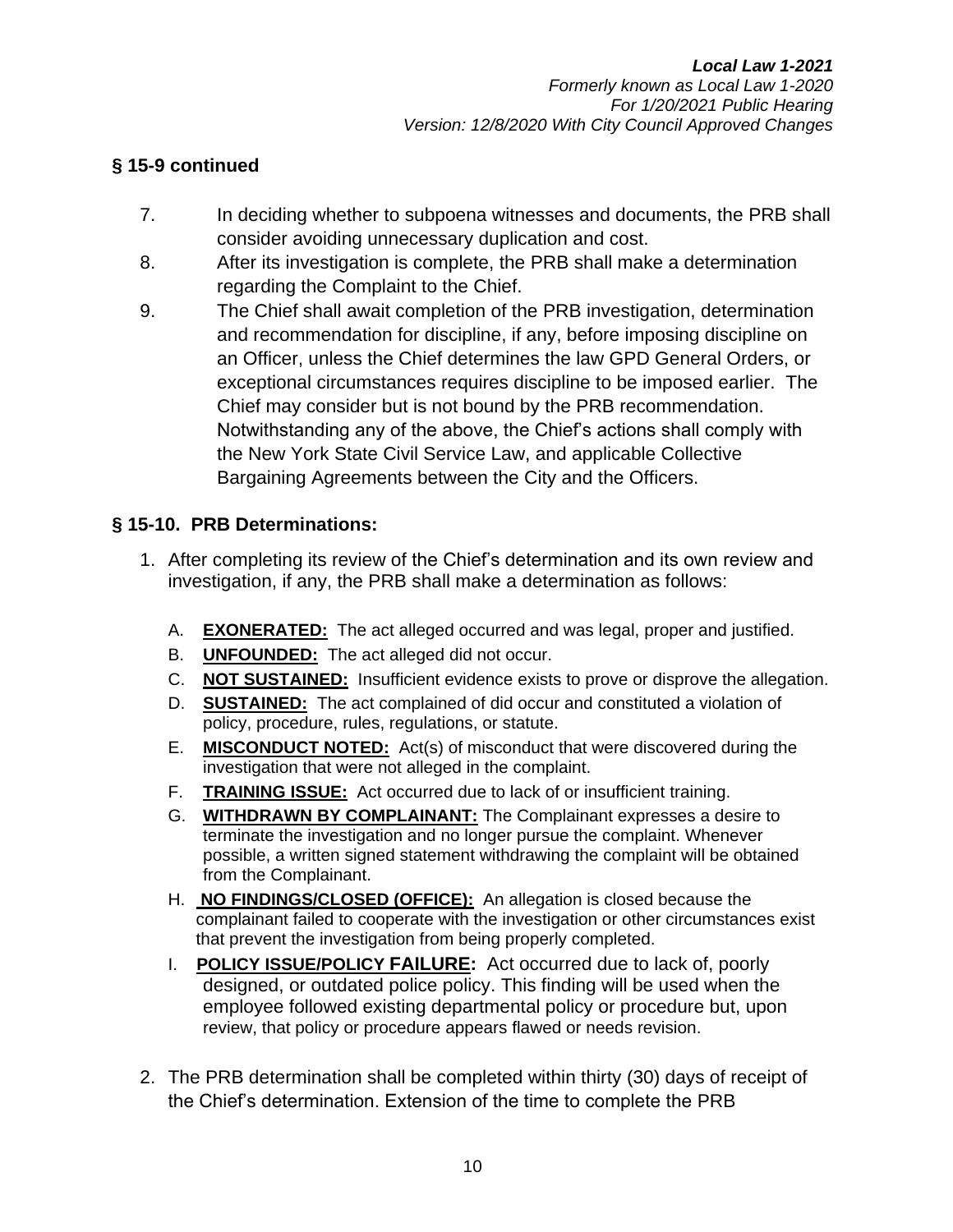## **§ 15-10 continued**

determination may be granted by the City Manager on notice to the Chief and for good cause shown.

- 3. Decisions of the PRB shall be made by a minimum affirmative vote of 5 members.
- 4. Deliberations of the PRB shall be confidential and confined to the PRB members and their legal advisor(s).
- 5. The PRB shall issue a Notice of Decision as described in Section § 15-11.

# **§ 15-11. Procedures After PRB Determination Is Made.**

- 1. Complaint determinations made by the PRB will be documented in a Notice of Decision setting forth the findings of fact and reasoning of the PRB. If a PRB member dissents from the majority's decision, the dissenter(s) may provide a written statement of his/her/their findings of fact and reasoning.
- 2. PRB Notices of Decision shall be provided to all parties with any confidential information redacted pursuant to all local, state, and federal law.
- 3. If the PRB finds that the GPD Officer(s) may have engaged in criminal conduct, it shall refer the matter to the Ontario County District Attorney's Office or the New York State Attorney General's Office and request that their office(s) initiate an investigation.
- 4. The PRB shall notify the complainant and the Chief, in writing within five (5) business days, of the PRB's findings and recommendations. It shall be the responsibility of the Chief to notify the GPD Officer(s) who were the subject(s) of the PRB's findings and decision.
- 5. PRB determinations may include disciplinary recommendations to the Chief, including but not limited to counseling, reprimand, retraining, suspension, demotion, or dismissal.
- 6. There shall be no appeal from the PRB determination.
- 7. Within ten (10) days of the receipt of a PRB Notice of Decision, the Chief shall make his or her final determination, including regarding disciplinary action, if any.
- 8. The Chief shall provide the PRB with a written explanation of his or her decision to discipline or not discipline any Officer(s) and a description of the discipline imposed, if any, and shall explain why, including how it may differ from the PRB recommendation. Notwithstanding any of the above, the Chief's actions shall comply with the New York State Civil Service Law, Section 891 of the Unconsolidated Laws of the State of New York, and applicable Collective Bargaining Agreements between the City and the Officers.
- 9. Upon provision of the written explanation referred to in subdivision 7 above, the Chief may initiate disciplinary proceedings, if any, pursuant to the City Charter,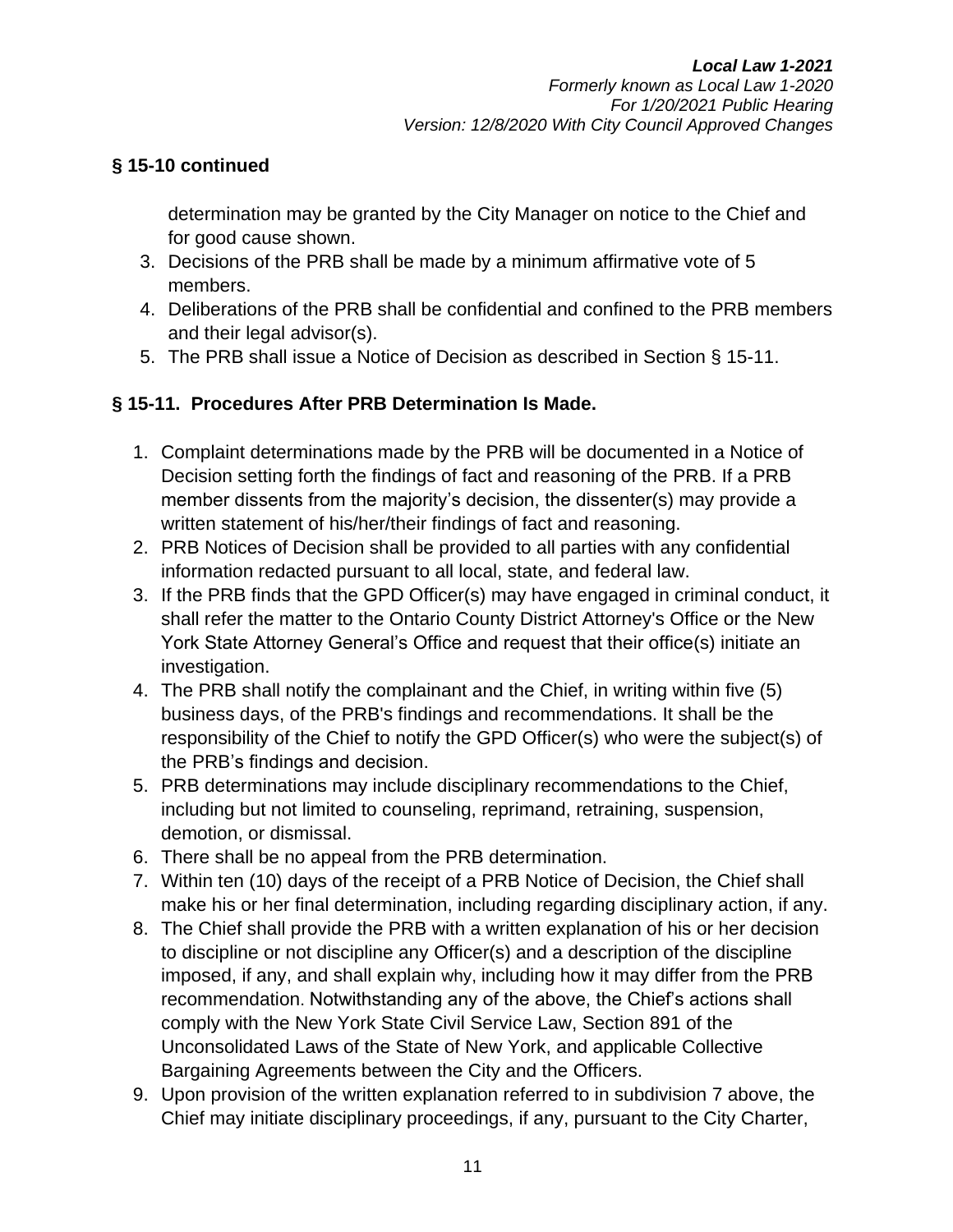# **§ 15-11 continued**

the New York State Civil Service Law, and applicable Collective Bargaining Agreements.

10.In matters of Police Discipline, the Chief maintains full authority to decide discipline subject to the City Charter, the New York State Civil Service Law, and Collective Bargaining Agreements between the City and the Officers. The authority of the PRB is at all times limited to an advisory role.

## **§ 15-12. Suspension of proceedings.**

All proceedings on the Complaint by the GPD and the PRB shall be suspended upon notice of an investigation of the circumstances of the Complaint by the Ontario County District Attorney's Office or the New York State Attorney General's Office until completion of such investigation at which point GPD and/or PRB can restart proceedings if appropriate as provided for in this Article XV.

#### **§ 15-13. Review of GPD Policies and Procedures**

1. From time to time, the PRB may send its policy recommendations to the Chief, the City Manager, and City Council, including any recommendations related to procedures, patterns, practices, and disciplinary matrix. Any recommendations or analysis shall be included in the PRB's annual report.

2. The PRB's recommendations may address, but are not limited to: conduct and policies exhibiting bias against individuals based on race, gender, sexual orientation, perceived sexual orientation, gender identity, disability and perceived disability; use of force both lethal and non-lethal; de-escalation policies; vehicle and foot pursuits; use of canines; failure to acknowledge and/or accommodate the needs of people with disabilities including but not limited to physical disabilities, intellectual and developmental disabilities, psychiatric disabilities, traumatic brain injuries; and human rights issues.

3. Within thirty (30) days of receiving the recommendations, the Chief shall provide the PRB, the Mayor, the City Manager, and the City Council with a written explanation of why the Chief agrees or disagrees with the policy recommendations.

4. The Chief shall provide a timeline to the PRB indicating implementation of each recommendation or an explanation of the determinations not to implement said recommendation.

5. The PRB may make public whether its recommended policy recommendation(s) and/or matrix(s) have been implemented.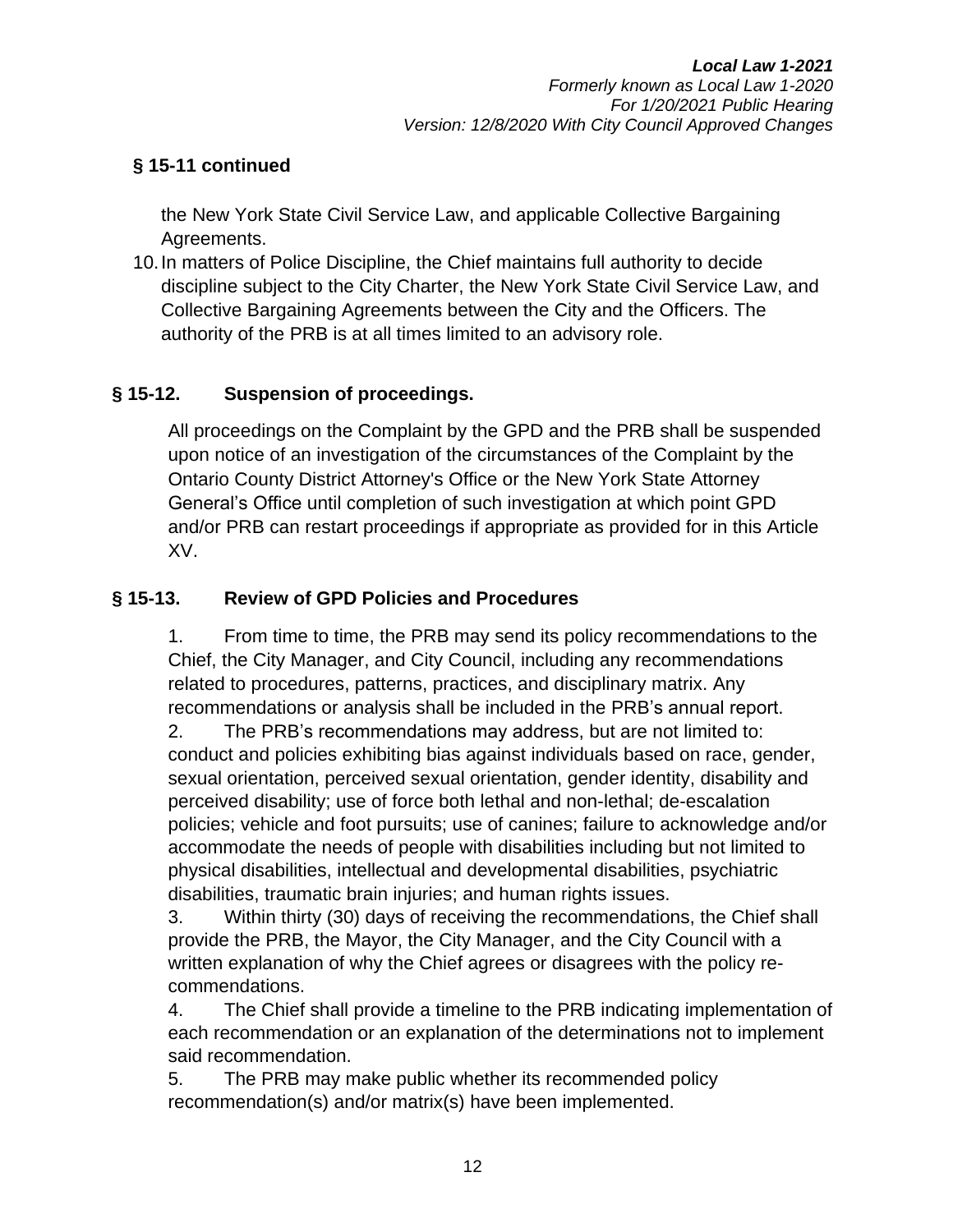#### **§ 15-13 continued**

6. Subject to confidentiality laws and regulations, the PRB, upon a majority vote, may request specific GPD Body camera footage in order to review active complaints and repetitive, related previous complaints that may have policy implications and such access shall not be unreasonably withheld.

## **§ 15-14. Public Reporting.**

- 1. The PRB shall publish monthly data on the receipt and dispositions of complaints.
- 2. All Complaints shall be issued a public tracking number, which shall be included in the annual report.
- 3. The PRB shall provide an annual report to the City Council, made available to the general public on the City's website, documenting:
	- A. The total number and type of complaints and the Wards in which they occurred;
	- B. The public tracking number of each complaint;
	- C. Detailed information that is legally available to the PRB, not subject to privilege or privacy protection, including the number of previous complaints against the GPD Officer(s) named therein within ten (10) years of the incident and whether or not those complaints were sustained; the PRB shall comply with local, state, and federal law and redact any information that may not be disclosed publicly;
	- D. The number of times and the types of use of force used per complaint and the total number of times and types of use of force used, the number of times pepper spray was deployed, the number of times and types of pain compliance tactics used, the number of times and types of use where a Taser was deployed;
	- E. In the event that a GPD Officer uses his/her firearm, the report shall include:

i.) the type of weapon used (firearm, brand, type); ii.) the number of shots fired; iii.) the range from which the firearm was fired; iv.) injuries sustained by the complainants or GPD Officer(s), and/or any bystanders or animals; v.) any medical care provided and what type; and vi.) whether the person or animal was killed;

F. The number of cases where the PRB's disciplinary recommendation was enforced by the Chief and the sanctions imposed by the Chief;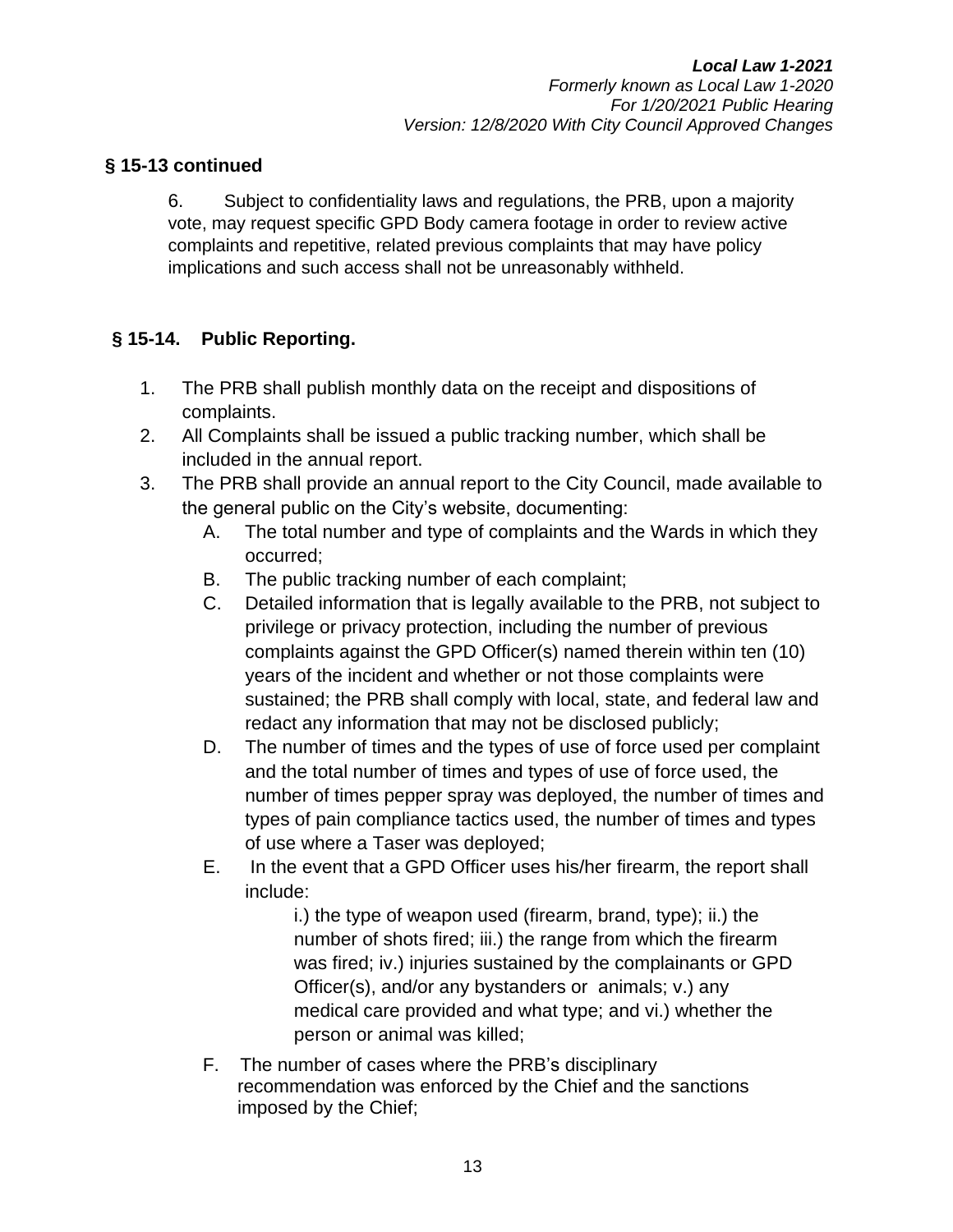## **§ 15-14 continued**

- G The number of cases where the Chief rejected the PRB's disciplinary recommendation;
- H. The number of cases reviewed by the PRB; the number of complainants contacting the PRB but not following through with the complaint; the length of time each case was pending before the PRB; and, the number of complainants who filed a notice of claim against the City while their complaint was being considered by the PRB.
- I. The PRB's recommendations related to changes in GPD patterns, practices, policies, and procedures;
- J. Whether the prior year's recommended changes have been implemented; and
- K. A summary of complainant and public survey data with an assessment of if and how GPD policies should change to accommodate concerns.
- L. The Board shall report expenses incurred for the first twelve (12) months and prepare a budget for approval in subsequent years.

# **§ 15-15. Legal Representation.**

1. The City Attorney shall advise and represent the PRB as it would other City Departments and Boards in accordance with its duties under Section 7.5 of the City Charter.

2. If a conflict of interest arises regarding representation of the PRB by the City Attorney, it may request assignment of special counsel to advise and represent it.

## **§ 15-16. Retaliation Prohibited**

1. Retaliation by GPD Officers and employees against complainants, witnesses, PRB members, GPD Officers and employees, or any other person related to their participation or involvement with the PRB shall be prohibited.

2. Retaliation by complainants, witnesses, PRB members, GPD Officers and employees against any other person related to their participation or involvement with the PRB shall be prohibited.

3. Retaliation includes but is not limited to: disparate treatment, harassment, intimidation, stalking, threats, and assaults.

4. Complaints of retaliation shall be provided to the Chief and the City Manager for investigation and possible discipline.